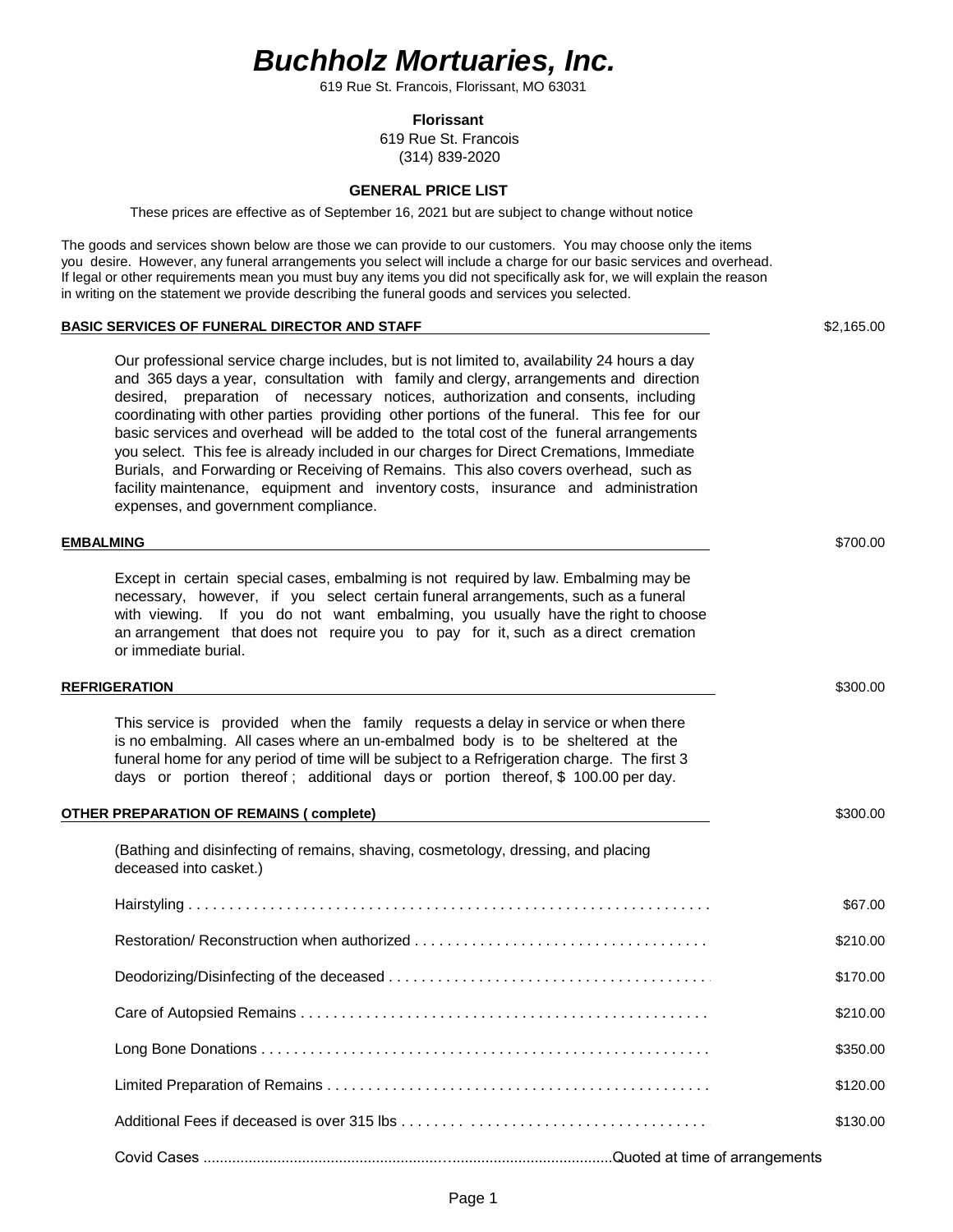# **USE OF FACILITIES, STAFF AND/OR EQUIPMENT**

| Viewing or Visitation (Parlor/Chapel) per day or portion thereof                                                                                                                                                                                                                                                                                                                    |    | \$530.00 |
|-------------------------------------------------------------------------------------------------------------------------------------------------------------------------------------------------------------------------------------------------------------------------------------------------------------------------------------------------------------------------------------|----|----------|
|                                                                                                                                                                                                                                                                                                                                                                                     |    | \$535.00 |
|                                                                                                                                                                                                                                                                                                                                                                                     |    | \$300.00 |
| Chapel Musician (With s Soloist Add 150.000)                                                                                                                                                                                                                                                                                                                                        |    | \$150.00 |
|                                                                                                                                                                                                                                                                                                                                                                                     |    | \$35.00  |
|                                                                                                                                                                                                                                                                                                                                                                                     |    | \$50.00  |
| Funeral Ceremony on Federal Holidays (New Year's Day, Memorial Day, Independence<br>Day, Labor Day, Veteran's Day, Thanksgiving, Christmas, Sunday)                                                                                                                                                                                                                                 |    | \$350.00 |
| Visitation on Federal Holidays (See holidays above)                                                                                                                                                                                                                                                                                                                                 |    | \$350.00 |
| Funeral Ceremony on any evening, Saturday or Sunday                                                                                                                                                                                                                                                                                                                                 |    | \$350.00 |
| USE OF STAFF AND/OR EQUIPMENT AT ANOTHER FACILITY<br><u> 1989 - Andrea Andrew Maria (h. 1989).</u>                                                                                                                                                                                                                                                                                  |    |          |
|                                                                                                                                                                                                                                                                                                                                                                                     |    | \$640.00 |
|                                                                                                                                                                                                                                                                                                                                                                                     |    | \$560.00 |
|                                                                                                                                                                                                                                                                                                                                                                                     |    | \$640.00 |
| TRANSPORTATION (within 40 radius mile)* Name and the control of the control of the control of the control of the control of the control of the control of the control of the control of the control of the control of the cont                                                                                                                                                      |    |          |
|                                                                                                                                                                                                                                                                                                                                                                                     |    | \$475.00 |
|                                                                                                                                                                                                                                                                                                                                                                                     |    | \$530.00 |
| Service/Clergy Car (obtaining and filing death certificate, notices, authorizations and                                                                                                                                                                                                                                                                                             |    | \$125.00 |
|                                                                                                                                                                                                                                                                                                                                                                                     |    | \$520.00 |
|                                                                                                                                                                                                                                                                                                                                                                                     |    | \$385.00 |
|                                                                                                                                                                                                                                                                                                                                                                                     |    | \$150.00 |
|                                                                                                                                                                                                                                                                                                                                                                                     |    | \$350.00 |
| * Transportation charge is \$80.00 per hour or portion thereof (4 hour maximum). The<br>charge is applied from the time of pickup to return of vehicle to the company. If trans-<br>portation is not charged, then a mileage charge of \$2.90 per mile (if beyond 40 miles<br>one way) will be applied. (If either charge would apply, the greater of the charges will<br>be used.) |    |          |
| <b>NON TAXABLE MERCHANDISE</b>                                                                                                                                                                                                                                                                                                                                                      |    |          |
| \$18,188.00<br>(complete price list will be provided at the funeral home)                                                                                                                                                                                                                                                                                                           | TO | \$860.00 |
| \$250.00<br>Sunday and Holidays Delivery Charge Add.<br>\$425.00                                                                                                                                                                                                                                                                                                                    |    | \$495.00 |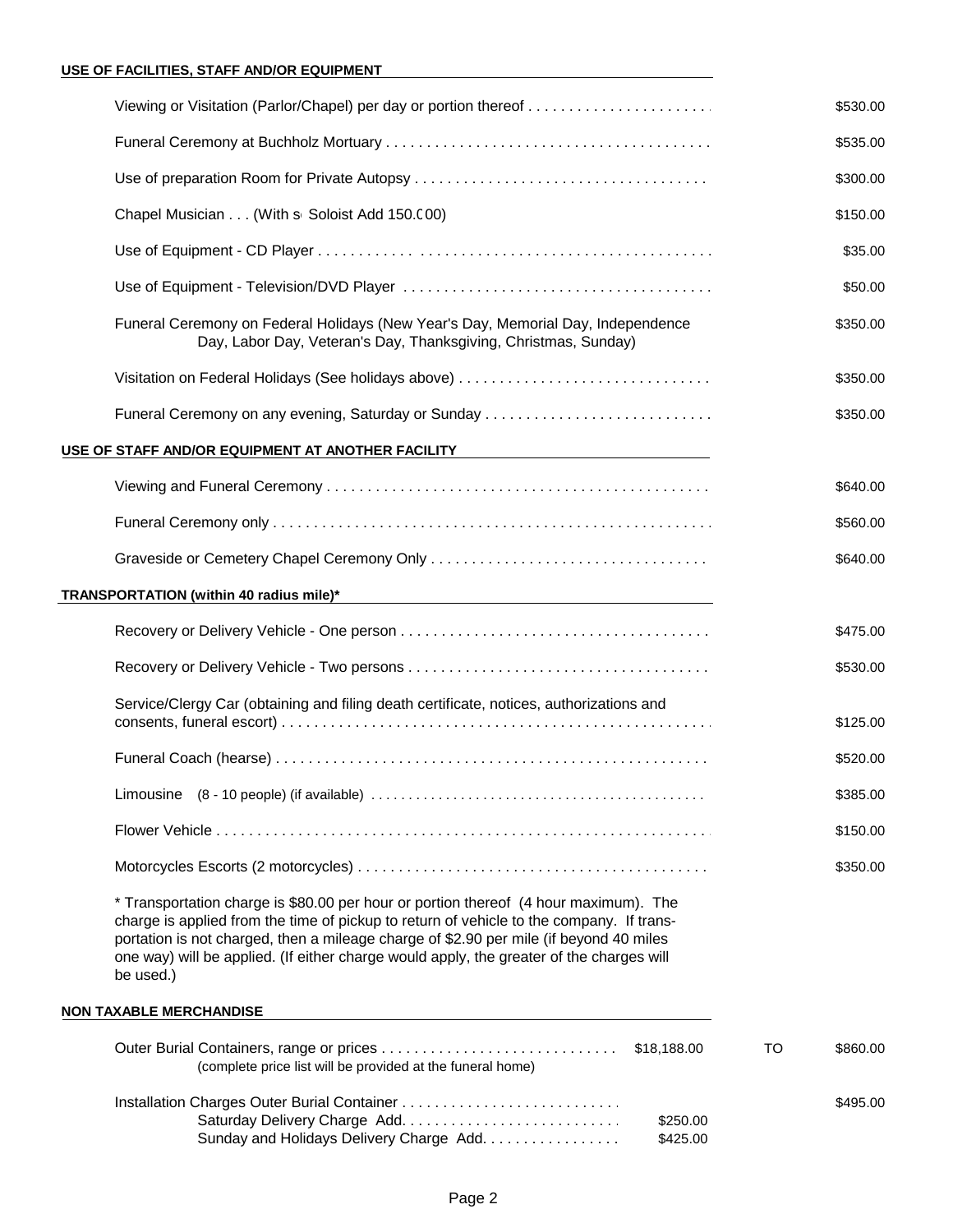|                                                                              | \$32.00                                |
|------------------------------------------------------------------------------|----------------------------------------|
| Premium Package (Register book, 100 Prayer Cards, 75 Acknowledgement Cards)  | \$199.00                               |
|                                                                              |                                        |
| Memorial Folders or Prayer Cards                                             |                                        |
|                                                                              | \$38.00                                |
| Per                                                                          | \$22.00                                |
|                                                                              | \$42.00                                |
| ** Services by other companies: additional Setup Charge for Printing         | \$42.00                                |
|                                                                              | \$57.00                                |
|                                                                              | Black & White \$11.00<br>Color \$13.00 |
| Premium Engraved Acknowledgement Cards (minimum 100)<br>\$358.00             | \$80.00<br>то                          |
|                                                                              | \$51.00                                |
|                                                                              | \$21.00                                |
|                                                                              | \$2.50                                 |
| \$185.00                                                                     | TO<br>\$27.00                          |
|                                                                              | \$25.00                                |
|                                                                              | \$130.00                               |
|                                                                              | \$105.00                               |
| \$500.00                                                                     | то<br>\$98.00                          |
| \$60,000.00<br>(A complete price list will be provided at the funeral home.) | TO<br>\$800.00                         |
| \$4,125.00<br>(A complete price list will be provided at the funeral home.)  | TO<br>\$125.00                         |
| \$812.00<br>(A complete price list will be provided at the funeral home.)    | TO<br>\$285.00                         |
|                                                                              | \$280.00                               |
|                                                                              | \$227.00                               |
|                                                                              | \$164.00                               |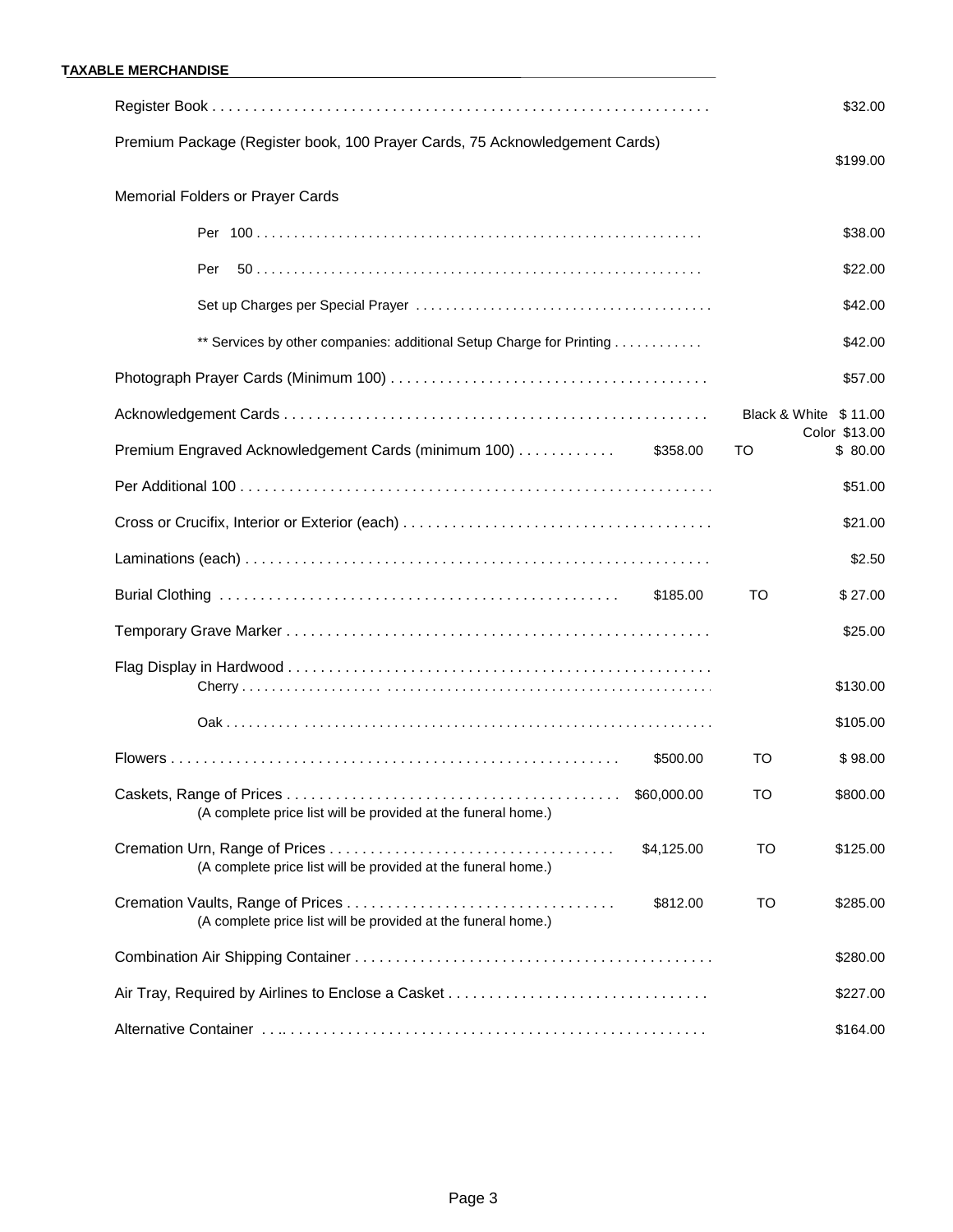### **OTHER**

|                                                                            | $$255.00 - $65.00$ |  |  |
|----------------------------------------------------------------------------|--------------------|--|--|
| St. Louis Post Dispatch                                                    |                    |  |  |
| Average cost of a notice running 1 time without a photo                    | \$539.00           |  |  |
| Headstone Lettering (Sandblasting, Standard, Roman Style)                  |                    |  |  |
|                                                                            | \$190.00           |  |  |
|                                                                            | \$95.00            |  |  |
|                                                                            | \$85.00            |  |  |
|                                                                            | \$120.00           |  |  |
| Video Montage (50 - 60 Photos) For Use During Visitation or Service (DVD). | \$210.00           |  |  |
|                                                                            | \$35.00            |  |  |
|                                                                            | \$600.00           |  |  |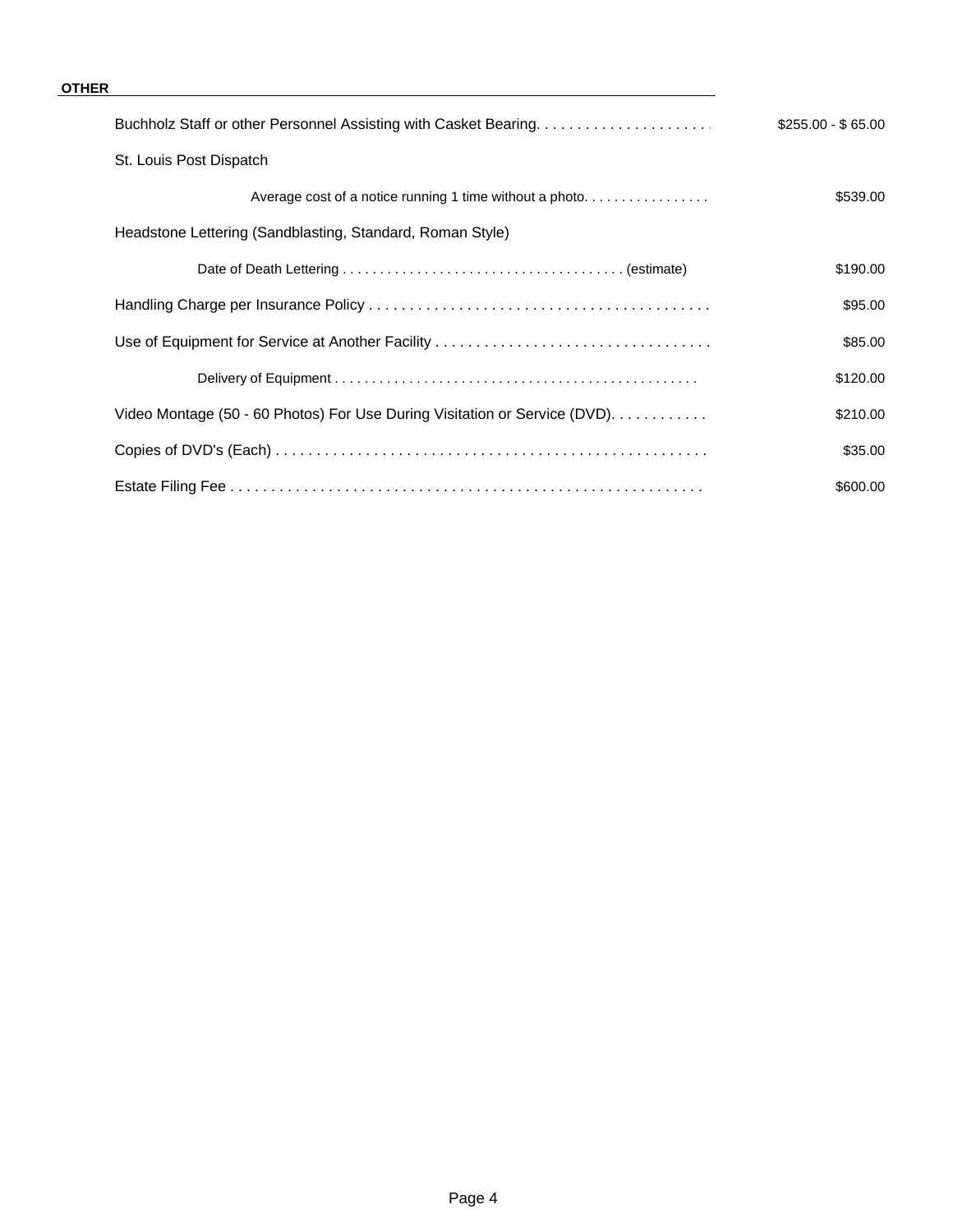## **BUCHHOLZ PACKAGE OFFERINGS**

| SAME DAY VISITATION AND FUNERAL CEREMONY PACKAGE                                                                                                                                                                                                                                                                                                                                        |                     |
|-----------------------------------------------------------------------------------------------------------------------------------------------------------------------------------------------------------------------------------------------------------------------------------------------------------------------------------------------------------------------------------------|---------------------|
| SAME DAY VISITATION AND FUNERAL CEREMONY PACKAGE AT ANOTHER FACILITY                                                                                                                                                                                                                                                                                                                    | \$4,315.00          |
| Includes necessary professional services and staff services, embalming and other<br>preparation of remains, recovery of remains to mortuary (1 person), service car, one hour<br>public visitation prior to funeral ceremony and services; terminating at mortuary (Add<br>cemetery delivery vehicle.); funeral procession (add funeral coach).<br>(SELECTED CASKET UNIT IS ADDITIONAL) |                     |
| <b>FORWARDING REMAINS TO ANOTHER FUNERAL HOME</b>                                                                                                                                                                                                                                                                                                                                       | \$3,917.00          |
| Includes necessary professional services and staff recovery of remains to mortuary (1 person),<br>embalming, other preparation of remains, necessary authorizations, service car, needed<br>transportation to airport.<br>(SELECTED CASKET UNIT IS ADDITIONAL)                                                                                                                          |                     |
| RECEIVING REMAINS FROM ANOTHER FUNERAL HOME                                                                                                                                                                                                                                                                                                                                             | \$3,050.00          |
| Includes necessary professional and staff services. Transferring remains from airport or<br>railroad to mortuary, funeral coach (GRAVESIDE COMMITTAL ONLY: allowable for use<br>of a Cemetery Delivery Vehicle.) (May add viewing and/or funeral ceremony at fees set<br>forth in the general price list ONLY if held in another facility.)                                             |                     |
| RECEIVING REMAINS FROM ANOTHER FUNERAL HOME WITH VISITATION AND FUNERAL<br><b>CEREMONY</b>                                                                                                                                                                                                                                                                                              | \$3,105.00          |
| Includes necessary professional and staff services, use of facility for one night viewing and<br>funeral ceremony. (Additional remains preparation and automotive equipment not included)                                                                                                                                                                                               |                     |
| <b>IMMEDIATE BURIAL WITHOUT FUNERAL RITES OR CEREMONY</b>                                                                                                                                                                                                                                                                                                                               | \$3,237.00          |
| Includes necessary professional and staff services (Without any attendant funeral rites<br>or ceremonies, includes refrigeration for 3 days, recovery of remains from place of death to<br>mortuary (1 person), limited preparation, service car, transferring remains to cemetery.                                                                                                     |                     |
|                                                                                                                                                                                                                                                                                                                                                                                         | \$3,237.00          |
| CHOICE B: Immediate Burial with cloth covered casket provided by Buchholz                                                                                                                                                                                                                                                                                                               | \$4,037.00          |
| CHOICE C: Immediate Burial with casket purchased from our funeral home \$ 3,237.00                                                                                                                                                                                                                                                                                                      | Casket<br>$\ddot{}$ |
| <b>ANATOMICAL BOARD CASES</b>                                                                                                                                                                                                                                                                                                                                                           | \$1,975.00          |
| Includes necessary professional and staff services (Without any attendant funeral rites or<br>ceremonies), recovery of remains from place of death to mortuary (1 person), service car,<br>refrigeration for 3 days, preparation of authorization, transferring remains to School of<br>Medicine (at Buchholz convenience).                                                             |                     |
| <b>WHITE TRANSPORTATION BAG</b> (REQUIRED) Add sales tax)                                                                                                                                                                                                                                                                                                                               | \$48.00             |